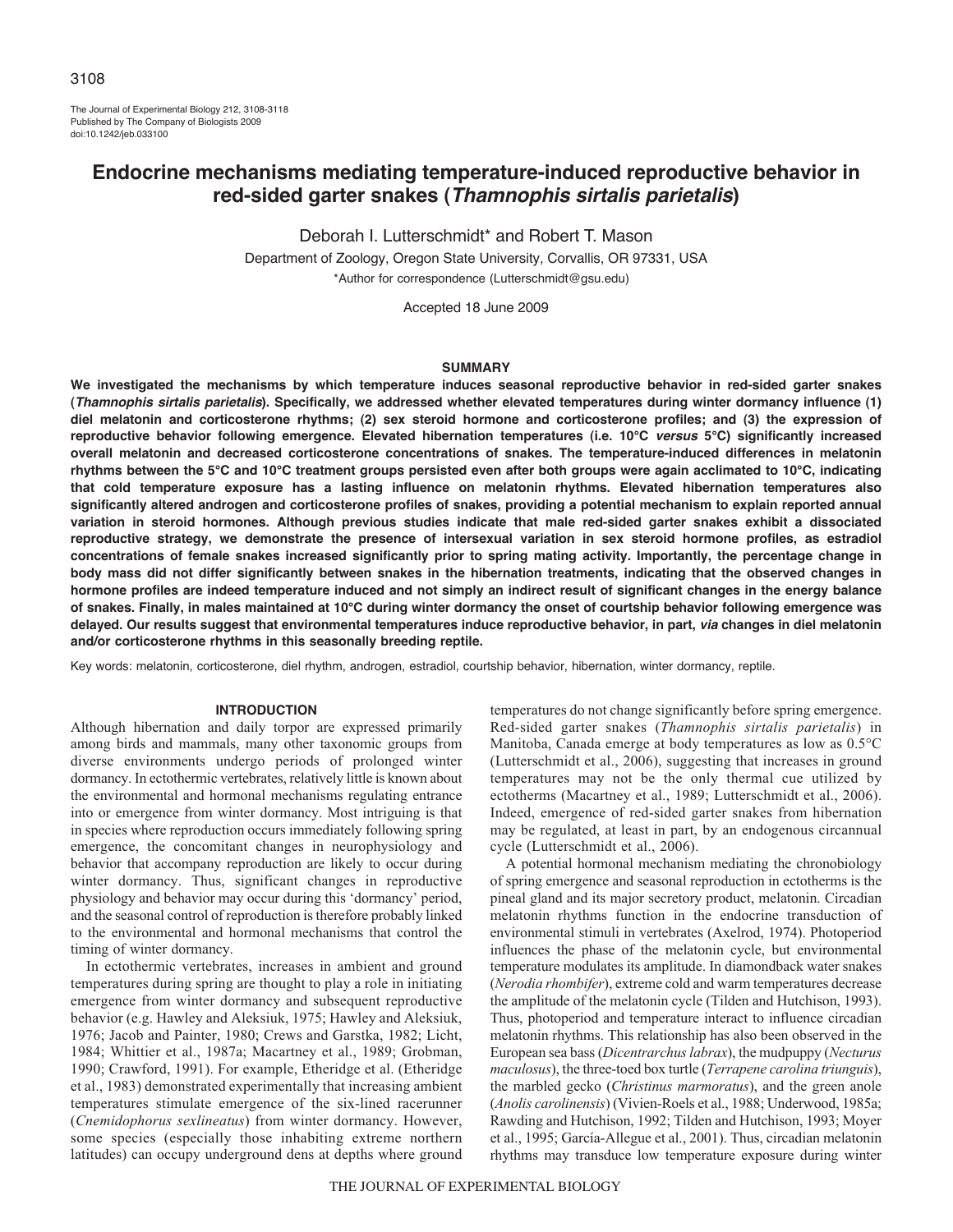dormancy as well as changing temperature profiles during spring emergence.

Melatonin is poised to play an important role in orchestrating temperature-induced activation of reproductive function because it in turn influences many different physiological and behavioral processes. For example, changes in the duration of the melatonin signal reflect annual changes in day length and are implicated in the timing of seasonal reproduction in some species (Bittman et al., 1983; Carter and Goldman, 1983). Although extensive experiments have been conducted in both birds and mammals, there are fewer (and inconclusive) studies investigating the relationship between melatonin and seasonal reproduction in other vertebrates (reviewed by Turek and Van Cauter, 1994; Mayer et al., 1997). However, pinealectomy of male green anoles (*A. carolinensis*) stimulates testicular growth and spermatogenesis (Underwood, 1985b); melatonin treatment abolishes the effects of pinealectomy on reproduction in female anoles (Levey, 1973). In male red-sided garter snakes (*Thamnophis sirtalis parietalis*), pinealectomy prior to hibernation abolishes courtship behavior upon spring emergence (Nelson et al., 1987; Crews et al., 1988; Mendonça et al., 1996a). These results suggest the pineal gland is necessary for both the transduction of environmental stimuli during winter dormancy and the induction of seasonal reproductive behavior following spring emergence.

To better understand the hormonal mechanisms controlling seasonal reproduction in ectotherms, we examined the influence of environmental temperatures during hibernation on seasonal reproductive physiology and behavior in a well-studied population of red-sided garter snakes (*T. sirtalis parietalis*) in Manitoba, Canada. These extreme-latitude populations of snakes undergo a period of continuous winter dormancy for approximately 8months each year. Immediately following spring emergence, an attenuated mating season lasting 4–5weeks is initiated (e.g. Crews and Garstka, 1982). In this dissociated breeder, reproductive behavior does not coincide with peak gonadal activity (Crews, 1984; Crews, 1991; Crews et al., 1984). Rather, mating occurs while plasma sex steroid concentrations are declining, gonads are regressed, and glucocorticoid levels are high (Aleksiuk and Gregory, 1974; Crews 1984; Crews et al., 1984; Krohmer et al., 1987; Whittier et al., 1987b). A secretory product of the hypothalamus–pituitary–adrenal axis, glucocorticoids modify metabolism and regulate energy balance, especially in response to homeostatic challenges. Because these snakes are aphagic during winter dormancy and the mating season, elevated glucocorticoid levels may play an important role in mobilizing energy stores during spring emergence and mating. Such seasonal elevations in glucocorticoids are often observed in vertebrates in which reproductive opportunities are both limited and energetically costly (e.g. Silverin and Wingfield, 1998; Wingfield et al., 1998) (reviewed by Moore and Jessop, 2003).

In red-sided garter snakes, mating behavior is triggered by cold temperature exposure. Snakes are refractory to warm temperatures and require a period of low temperature conditions for more than 4weeks to initiate sexual behavior (Camazine et al., 1980; Garstka et al., 1982; Bona-Gallo and Licht, 1983). Reproductive behavior of red-sided garter snakes is also independent of changes in photoperiodic conditions (Nelson et al., 1987; Whittier et al., 1987a). Thus, this model system provides an excellent opportunity to examine the hormonal mechanisms by which environmental temperatures activate seasonal reproductive physiology and behavior. Specifically, we investigated whether increased environmental temperatures during winter dormancy influence (1) 24-h melatonin and glucocorticoid rhythms; (2) sex steroid hormone and glucocorticoid profiles; and (3) the expression of reproductive behavior following emergence from winter dormancy. Importantly, both melatonin and corticosterone [the primary glucocorticoid in reptiles (Idler, 1972)] play a role in regulating the seasonal biology of red-sided garter snakes (e.g. Mendonça et al., 1996a; Mendonça et al., 1996b; Moore and Mason, 2001; Moore et al., 2000; Moore et al., 2001; Lutterschmidt et al., 2004; Lutterschmidt and Mason, 2005; Cease et al., 2007). Furthermore, interactions between melatonin, glucocorticoids and the hypothalamus–pituitary–adrenal axis are also well established (e.g. Maestroni et al., 1989; Brotto et al., 2001; Otsuka et al., 2001; Barriga et al., 2002).

# **MATERIALS AND METHODS**

## **Animals, captive care and acclimatization conditions**

These experiments were conducted with red-sided garter snakes (*Thamnophis sirtalis parietalis* Say in James 1823) collected from the Interlake region of Manitoba, Canada. A total of 132 snakes were collected from the den site in the fall after they had migrated from summer feeding grounds to the hibernaculum in preparation for winter dormancy. To identify individual snakes throughout these experiments, we scale-clipped each snake on the ventral surface with a unique number. Snakes were then transported to the laboratory at Oregon State University where they were housed in 10-gallon (~45l) aquaria within microprocessor-controlled environmental chambers. All aspects of these experiments (captive care, blood sampling, courtship trials, etc.) were performed within the environmental chambers. Water was provided *ad libitum*, but food was not offered as snakes do not forage during the winter dormancy period. Snoutvent length and body mass of snakes were measured regularly during all experiments to monitor changes in body condition.

Photoperiod and temperature regimes were adjusted throughout these experiments as shown in Table1. Daily photoperiod and temperature cycles began at 06:00h. Hibernation was induced by decreasing ambient temperatures; an absence of photoperiod cues during hibernation simulated underground hibernacula. The cold temperature hibernation regime was chosen based upon previous

Table 1. Acclimatization regimes for investigating the influence of hibernation temperatures on reproductive physiology and behavior in red-sided garter snakes, Thamnophis sirtalis parietalis

|                        |           | Acclimatization conditions (photoperiod; thermoperiod) |                              |  |
|------------------------|-----------|--------------------------------------------------------|------------------------------|--|
| Acclimatization period |           | Cold temperature hibernation                           | Warm temperature hibernation |  |
| Activity               | Weeks     | Hours: °C                                              | Hours: °C                    |  |
| Pre-hibernation        | $-4$ to 0 | 11:13 L:D: 18:10                                       | 11:13 L:D; 18:10             |  |
| Hibernation            | 1 to $6$  | $0:24$ L:D; 10:10                                      | $0:24$ L:D; 10:10            |  |
| Hibernation            | 7 to 20   | $0:24$ L:D: 5:5                                        | $0:24$ L:D: 10:10            |  |
| Hibernation            | 21 to 26  | $0:24$ L:D; 10:10                                      | $0:24$ L:D; 10:10            |  |
| Emergence              | $27+$     | 16:8 L:D: 25:15                                        | 16:8 L:D: 25:15              |  |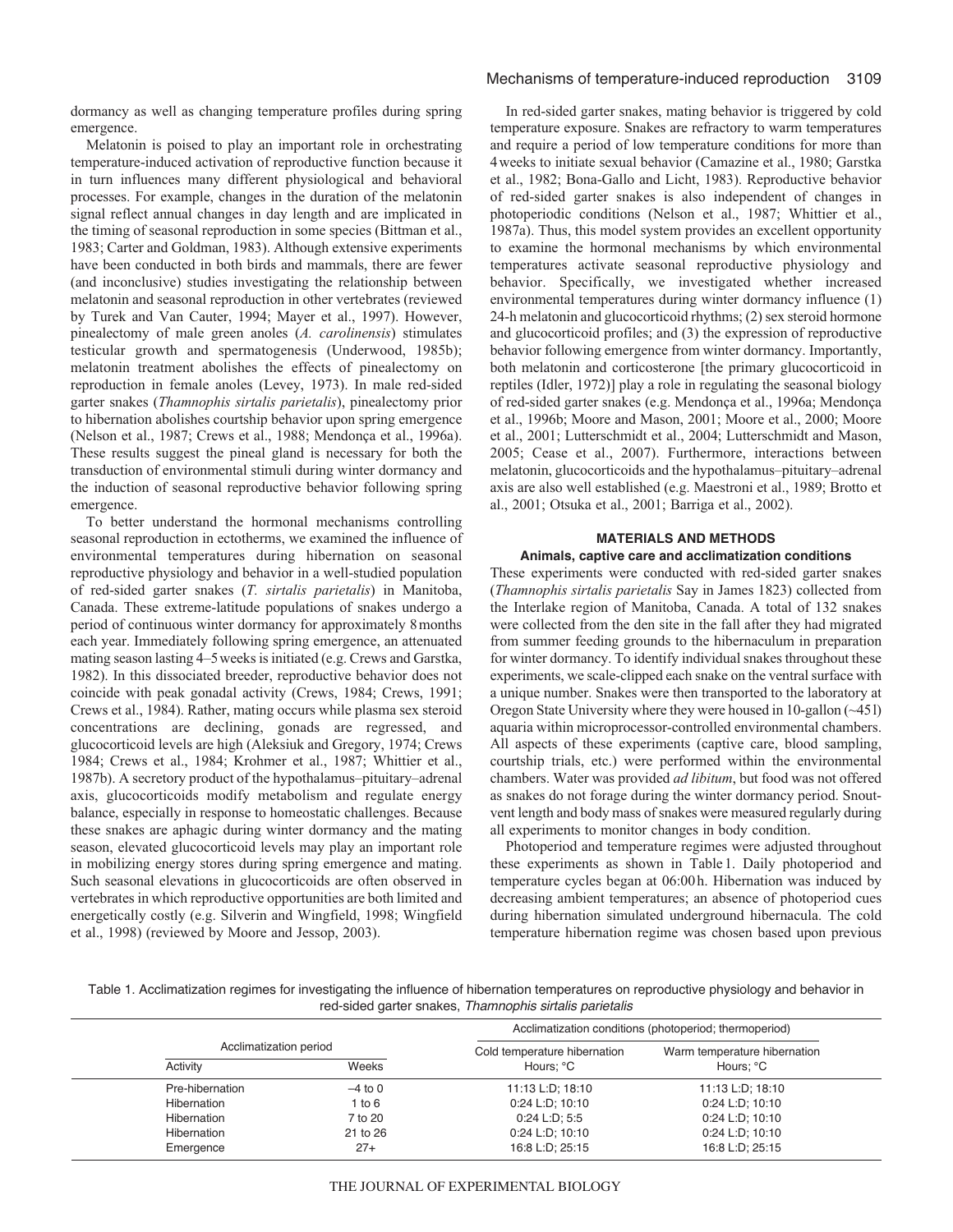# 3110 D. I. Lutterschmidt and R. T. Mason

laboratory studies of this species (e.g. Bona-Gallo and Licht, 1983; Krohmer and Crews, 1987; Whittier et al., 1987a) as well as recorded body temperatures of red-sided garter snakes during winter dormancy under natural field conditions (Lutterschmidt et al., 2006). The warm temperature hibernation regime, consisting of a constant temperature of 10°C during winter dormancy, was chosen because (1) this temperature is significantly higher than the body temperatures of red-sided garter snakes recorded during winter dormancy in the field [i.e. 1–3°C minimum (Lutterschmidt et al., 2006)] and (2) this temperature is low enough to prevent dramatic changes in body condition (in the absence of feeding) during these prolonged experiments. All experimental protocols were approved by the Oregon State University Animal Care and Use Committee (protocol number: 3120) and were in compliance with guidelines established by the National Institutes of Health Guide for the Care and Use of Laboratory Animals. This research was approved by the Manitoba Wildlife Animal Care Committee (protocol number: 2002- 06) and was performed under the authority of Manitoba Wildlife Scientific Permit WSP 04004.

## **Experimental design**

## Diel melatonin and corticosterone rhythms

To investigate whether hibernation temperatures modulate 24-h melatonin and corticosterone rhythms, we randomly assigned 84 male red-sided garter snakes to one of two treatment groups (*N*=42 in each): cold temperature hibernation or warm temperature hibernation. Once every 4–8 weeks during winter dormancy, we measured diel melatonin and corticosterone rhythms following acclimatization to each set of environmental conditions (Table1). Snakes were allowed a minimum of 2weeks for acclimatization. For each treatment group, we measured diel hormone cycles by collecting blood samples from a randomly selected subset of snakes (*N*=7 at each sampling time selected from a total of 42 snakes) every 4h for one 24-h period; no snake was bled more than once during a 24-h sampling period. Within a 24-h cycle, each of the six sampling periods (*t*=08:00, 12:00, 16:00, 20:00; 00:00, and 04:00h) was completed within approximately 60min and was centered on the circadian sampling time. All scotophasic blood samples were collected under dim red light, as this wavelength of light does not inhibit melatonin production (e.g. Benshoff et al., 1987; Oliveira et al., 2007).

#### Sex steroid hormone and corticosterone profiles

We collected blood samples from 20 male and 20 female red-sided garter snakes immediately upon capture in the field (8–9 September) to examine steroid hormone concentrations during the fall (autumn) pre-hibernation period under natural field conditions. To determine if elevated hibernation temperatures influence patterns of steroid hormones during winter dormancy, we randomly assigned 48 redsided garter snakes to either a cold temperature hibernation or warm temperature hibernation treatment group (*N*=12 males and 12

females in each). Using a repeated measures design, we collected blood samples from these snakes once every 4–8weeks to examine changes in steroid hormones during winter dormancy. All blood samples in this experiment were collected between 12:00 and 15:00h to avoid diel variation in hormone concentrations. Scotophasic blood samples were collected under dim red light as described previously.

#### Reproductive behavior

After snakes were transferred to spring-like environmental conditions (16h:8h L:D; 25:15°C), we measured male courtship behavior to determine if elevated hibernation temperatures influence the expression of reproductive behavior. For these measures of courtship behavior, we used the male garter snakes that were used to determine diel melatonin and corticosterone rhythms during hibernation (*N*=84 snakes). Courtship behavior was assessed every 3 days for approximately 3 weeks and again at 48 days postemergence. All courtship trials were conducted between 12:00 and 16:00h.

Courtship trials were performed in 10-gallon aquaria with eight males simultaneously introduced to an unmated, attractive female. Males were randomly selected from both treatment groups and introduced in groups of eight to simulate natural mating conditions, where the presence of a mating ball facilitates male courtship behavior (Joy and Crews, 1985). Mating balls rarely contain fewer than five males courting a single female because males are attracted to females by both the presence of pheromonal cues expressed on the female's dorsal surface as well as the presence of a mating ball (Joy and Crews, 1985).

Using an ethogram of male courtship behavior (Table2), we recorded the courtship score of each male 5 and 30min after introduction into the arena; the observer was blind to the treatment group of each male. Because we had a limited number of female snakes for testing male courtship behavior, and because female attractivity declines significantly following mating (Garstka et al., 1982), we placed a small piece of medical adhesive tape around the cloaca of each stimulus female to prevent mating. The tape does not influence male or female reproductive behavior (LeMaster and Mason, 2002; Lutterschmidt et al., 2004) and was removed from female snakes immediately following each courtship trial. Each male was therefore assigned a courtship score of 0 (no reproductive behavior) to 4 (male actively tail searches and attempts cloacal apposition and copulation with female; possible caudocephalic waves). Behavioral scores of 3.0 and greater are exhibited only in a reproductive context.

## **Blood sampling and radioimmunoassay**

Blood samples (approximately 300μl) were obtained from the caudal vein as quickly as possible  $(86.3 \pm 1.5 \text{ s}; \text{mean} \pm \text{s.e.m.})$  after capture, using heparinized  $1 \text{ cm}^3$  syringes and 25 gauge needles. Samples were stored on ice until centrifuged and the plasma separated. Plasma samples were then stored at  $-70^{\circ}$ C until analyzed for melatonin

Table 2. Ethogram of courtship behavior for the male red-sided garter snake, Thamnophis sirtalis parietalis

| Courtship score | Description of behavior                                                                                                                                       |  |  |
|-----------------|---------------------------------------------------------------------------------------------------------------------------------------------------------------|--|--|
| 0.0             | No reproductive behavior                                                                                                                                      |  |  |
| 1.0             | Male investigates female, increased tonque-flick rate                                                                                                         |  |  |
| 2.0             | Male chin-rubs female with rapid tonque-flicks                                                                                                                |  |  |
| 3.0             | Male aligns body with female                                                                                                                                  |  |  |
| 4.0             | Male actively tail searches and attempts cloacal apposition and copulation with female; possible caudocephalic waves                                          |  |  |
| 5.0             | Male copulates with female                                                                                                                                    |  |  |
|                 | Deboubare 0.0 and meeter are subjected anti-in a memorial setting anti-official from Mone at al. (Mone at al. 0000) and Currica at al. (Currica at al. 4004)] |  |  |

Behaviors 3.0 and greater are exhibited only in a reproductive context [modified from Moore et al. (Moore et al., 2000) and Crews et al. (Crews et al., 1984)].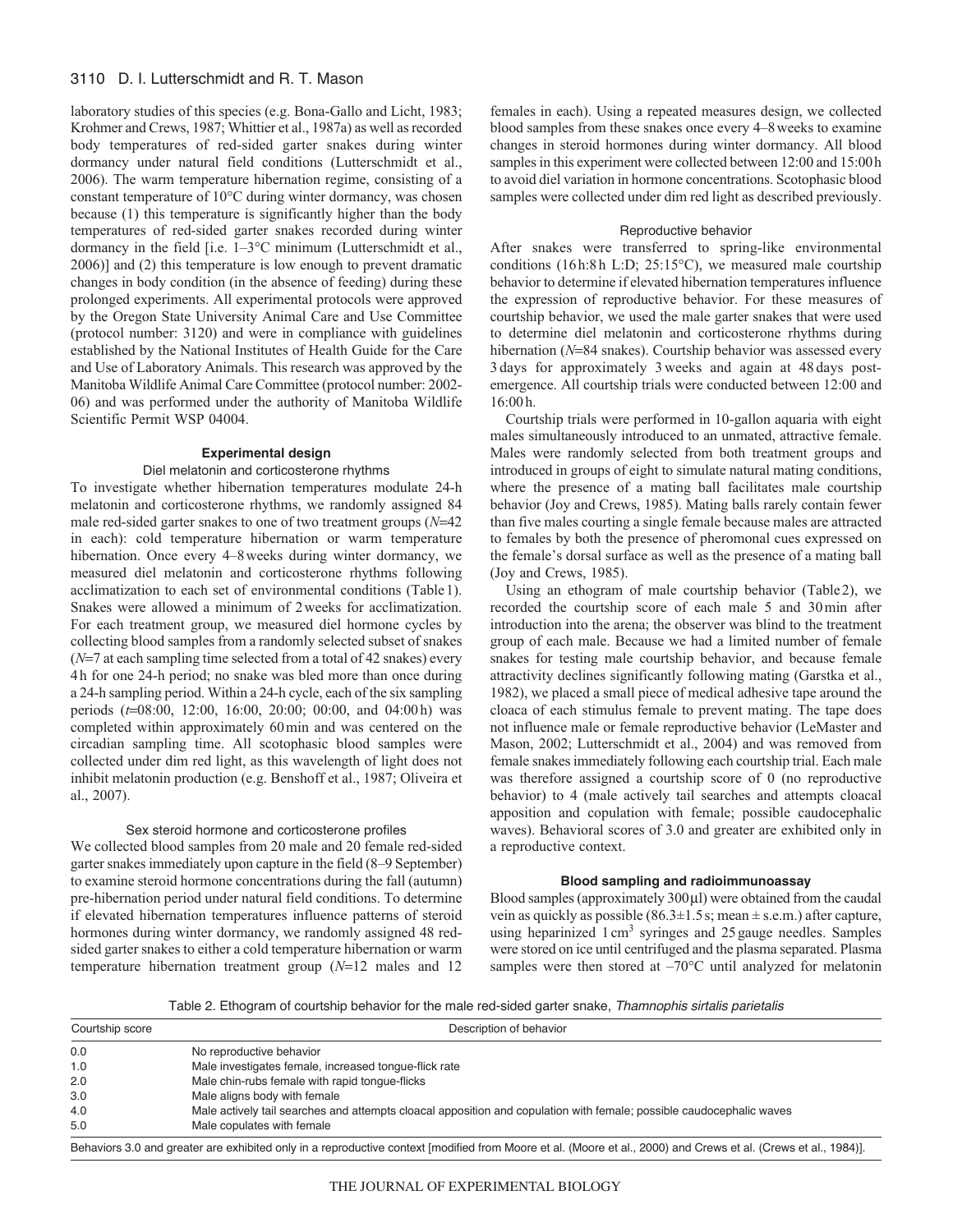and/or steroid hormone concentrations following radioimmunoassay procedures described by Tilden and Hutchison (Tilden and Hutchison, 1993), Lutterschmidt et al. (Lutterschmidt et al., 2004), and Lutterschmidt and Mason (Lutterschmidt and Mason, 2008).

Briefly, plasma samples were analyzed in duplicate for each hormone. Plasma volumes were typically 100μl for melatonin and 4–120μl for steroid hormone samples. Melatonin and steroid hormones were extracted from each plasma sample with HPLCgrade chloroform or anhydrous ethyl ether, respectively. The solvent phase was removed and dried under nitrogen gas in a warm (37°C) water bath. Hormone extracts were then reconstituted in either tricine-buffered saline for melatonin assay or phosphate-buffered saline for steroid hormone assay. Serial dilutions of the standard curve (performed in triplicate), 0% bound (or non-specific binding), 100% bound, and all samples were incubated with 6000c.p.m. tritiated melatonin (*O*-methyl-[<sup>3</sup> H]melatonin; Amersham Biosciences, Piscataway, NJ, USA) or 12,000 c.p.m. tritiated steroid  $(1,2,6,7-[<sup>3</sup>H]$ corticosterone, 1,2,6,7-[<sup>3</sup>H]testosterone, or 2,4,6,7,16,17-[3 H]estradiol, Amersham Biosciences, Piscataway, NJ, USA). Samples, standards and maximum binding tubes were also incubated with 100μl antiserum at 4°C for 18–24h (melatonin antibody from Stockgrand LTD, Surrey, UK; corticosterone antibody B3-163 from Esoterix Endocrinology, Calabasas Hills, CA, USA; testosterone antibody T-3003 and estradiol antibody E-6006 from Wein Laboratories, Succasunna, NJ, USA). Unbound steroid was separated from bound hormone using dextran-coated charcoal. The bound steroid was decanted into scintillation vials and incubated in toluene-based scintillation fluid for 12h. The radioactivity of each sample was quantified in a Beckman LS 1800 scintillation counter.

Diel melatonin and corticosterone rhythm samples from both treatment groups, all sampling months, and all sampling times (*N*=413 samples) were randomly distributed across seven melatonin and four corticosterone hormone assays. Owing to limited plasma volumes, corticosterone rhythms were not analyzed during weeks5 or 10 in hibernation. Steroid hormone profile samples from both treatment groups and all sampling months (*N*=280 samples) were randomly distributed across six steroid hormone assays. Hormone concentrations were corrected for individual recovery variation. Mean extraction efficiency was 100.0% for melatonin and 97.5% for corticosterone; mean extraction efficiencies for testosterone and estradiol were 97.3 and 92.2%, respectively. Mean intra- and interassay coefficients of variation were 4.6 and 5.0% for melatonin, 11.1 and 15.5% for corticosterone, 6.3 and 11.6% for testosterone, and 12.4 and 15.3% for estradiol. Limits of detectability were approximately 2pg for melatonin, 8pg for corticosterone, 4pg for testosterone, and 1pg for estradiol. In some instances (*N*=13 of 140 female steroid samples), estradiol concentrations were below the limits of detectability. To retain these samples in our statistical analyses, and because of the high sensitivity of our estradiol assay, we assigned each undetectable plasma sample the limit of detectability (i.e.  $0.001$  ng ml<sup>-1</sup>).

We validated this melatonin radioimmunoassay for use in redsided garter snakes by demonstrating parallelism between serially diluted snake plasma and serially diluted melatonin standards (Lutterschmidt and Mason, 2008). Further, quantitative recovery tests following addition of melatonin to charcoal-stripped plasma also indicate there are no factors in snake plasma that interfere with this competitive binding assay (Lutterschmidt and Mason, 2008). The methods used for direct radioimmunoassay of corticosterone and testosterone have been previously validated for male red-sided garter snakes (Lutterschmidt et al., 2004; Lutterschmidt and Mason, 2005). To further test whether chromatography of steroid hormones extracted from female snake plasma is necessary, we simultaneously analyzed a subset of plasma samples (*N*=30) for corticosterone and estradiol concentrations using both radioimmunoassay with partition chromatography (e.g. Moore et al., 2000) and radioimmunoassay without partition chromatography (i.e. direct radioimmunoassay). Similar to Lutterschmidt and Mason (Lutterschmidt and Mason, 2005), we included fall, winter and spring plasma samples (*N*=10, 9 and 11, respectively) in these tests to account for seasonal variation in plasma lipid concentrations, and hence different levels of nonspecific binding of steroids. As in male red-sided garter snakes, we observed excellent correlation between the steroid concentrations of female plasma samples assayed by both direct radioimmunoassay and radioimmunoassay with partition chromatography (data not shown;  $R^2$ =0.958,  $P$ <0.001 for estradiol;  $R^2$ =0.938,  $P$ <0.001 for corticosterone, from a regression). Thus, we elected to analyze all male and female plasma samples for steroid hormones using direct radioimmunoassay methods. Our direct assay measures both plasma testosterone and 5-α-dihydrotestosterone concentrations because our testosterone antibody (Wein Laboratories, Inc., Succasunna, NJ, USA) cross-reacts significantly with 5-α-dihydrotestosterone (63.2% cross-reactivity). For these reasons, we present here data for androgen concentrations.

#### **Statistical analyses**

We first examined whether increased hibernation temperatures significantly affected the body condition of snakes using a *t*-test. To investigate the influence of increased hibernation temperatures on diel melatonin and corticosterone rhythms, we used a two-way analysis of variance (ANOVA) within each sampling month for each hormone cycle. Treatment (i.e. cold versus warm hibernation regime) and sampling time within the 24-h cycle were included in these analyses as between-subjects factors. Before analysis, data were natural log-transformed where necessary to correct for nonnormality and/or unequal variance. Significant main effects detected by the two-way ANOVA were followed by a Tukey's multiple comparisons procedure.

We investigated the influence of hibernation temperatures on steroid hormone profiles during winter dormancy using a two-way repeated-measures ANOVA. Changes in hormone concentrations were analyzed separately for male and female snakes. The steroid hormone data presented here represent a mixed design ANOVA, in which hibernation temperature is a between-subjects factor and sampling month is a within-subjects or repeated factor (i.e. the same subjects serve under all five levels of the factor: weeks 8, 13, 21, 28 and 30) (e.g. Field, 2005; Sheskin, 2007). However, assumptions of normality and equal variance required for parametric analysis of these data were violated, and data transformation could not correct these distributional characteristics. Because acceptable nonparametric procedures for a factorial mixed design ANOVA are not available, we analyzed these data using a parametric two-way mixed design ANOVA on the natural-log transformed hormone concentrations. Out of necessity, we assumed that ANOVA is robust against moderate departures from normality and equal variance (e.g. Zar, 1999; Sheskin, 2007).

The above analyses were performed to determine the main effects of hibernation temperature and time (as well as interactions between these factors) on steroid hormone profiles. Because of the inability to meet the assumptions necessary for parametric multifactor analysis, we chose to examine how hormone concentrations change over time within each hibernation temperature group. For these analyses, we used a one-way repeated-measures ANOVA with sampling time as the within-subjects factor (5 levels: 8, 13, 21, 28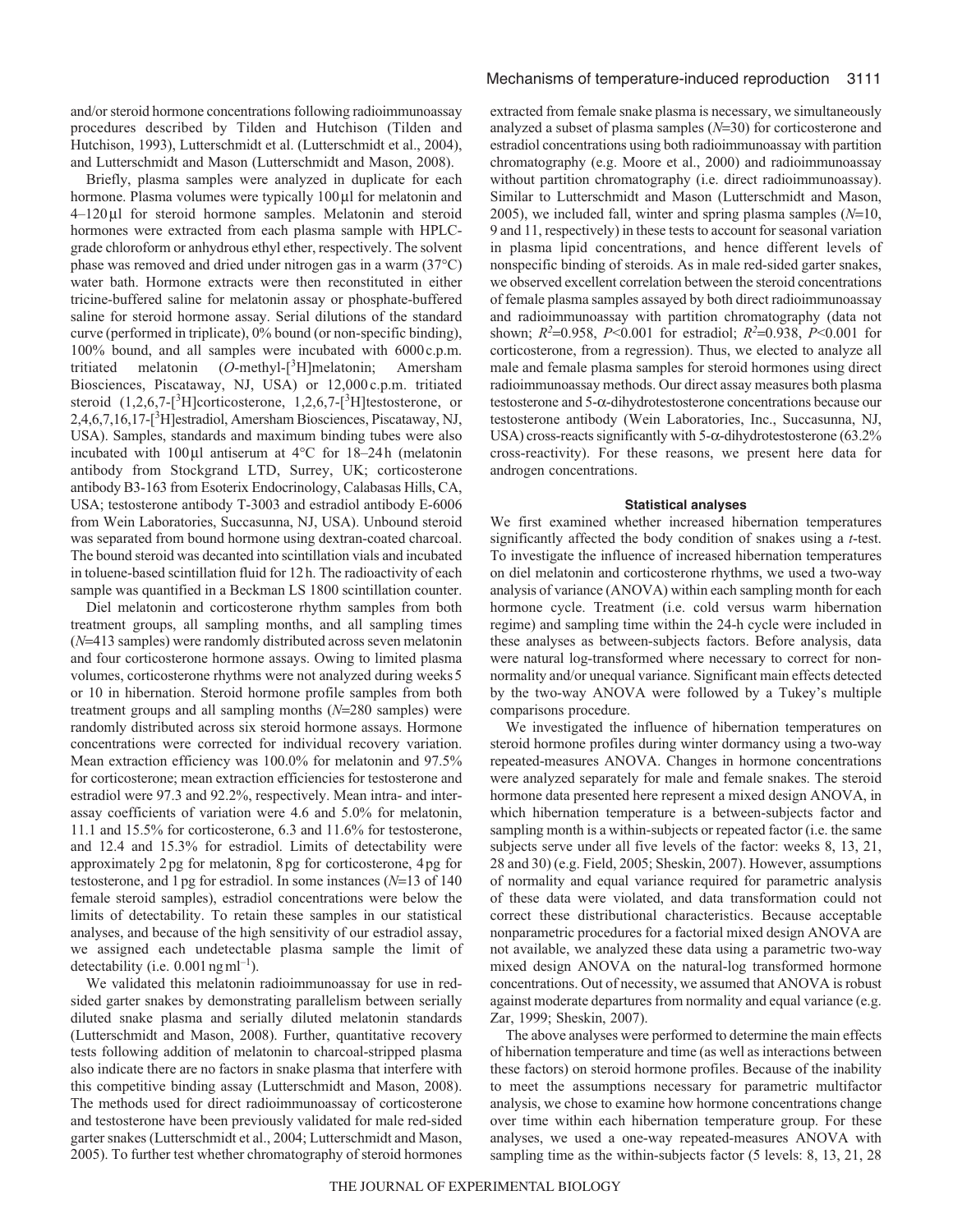## 3112 D. I. Lutterschmidt and R. T. Mason

and 30 weeks). Prior to analysis, data were natural log-transformed where necessary to correct for non-normality and/or unequal variance. If data transformation could not correct these distributional characteristics, we used a nonparametric Friedman's repeatedmeasures ANOVA to investigate changes in steroid hormone profiles over time. A Friedman's ANOVA is a rank-based test in which the observations are ranked within each block prior to analysis (e.g. Zar, 1999; Sheskin, 2007). For these data, hormone concentrations within each snake (i.e. the block) were therefore ranked across all levels of sampling time. Significant main effects detected by the repeated-measures ANOVAs were followed by a Tukey's multiple comparisons procedure.

Lastly, we used a two-way repeated-measures ANOVA to examine the influence of increased hibernation temperatures on the expression of courtship behavior following emergence. This analysis was performed on the highest courtship score achieved by each male during a courtship trial. All snakes, including those having a courtship score of 0, were included in the analysis of courtship behavior. Because the same males were tested on each day of the courtship trials, time (i.e. days post-emergence) was included as the repeated or within-subjects factor, while treatment condition was included in the analysis as a between-subjects factor. Significant main effects detected by the ANOVA were followed by a Student–Newman–Keuls multiple comparisons test. We used this multiple comparisons test, which employs step-down logic, because of *a priori* knowledge that courtship behavior would exhibit a stepwise decrease over time (e.g. Zar, 1984; Toothaker, 1993). We used SigmaStat® 3.11 [Systat Software (2005), Systat Systems, Inc., Point Richmond, CA, USA] for statistical analyses. All statistical comparisons were considered significant at *P*≤0.05.

#### **RESULTS**

## **Diel melatonin and corticosterone rhythms**

Our elevated hibernation temperature of 10°C did not significantly increase the percentage body mass loss of snakes in the warm temperature hibernation treatment (*t*=–1.645, d.f.=77, *P*=0.104, from a *t*-test; Fig.1). As expected, there were no significant differences between the diel melatonin rhythms of snakes in the cold and warm temperature hibernation treatments prior to temperature manipulation (i.e. during week 5 in hibernation; *F*1,83=2.639, *P*=0.109, from a two-way ANOVA; Fig.2A). During this week-5 sampling period, the melatonin concentrations of snakes varied significantly over the 24-h sampling period  $(F_{5,83}=2.613, P=0.031,$ from a two-way ANOVA followed by a Tukey's multiple comparisons procedure; Fig.2A). This statistically significant diel melatonin rhythm is expected, as melatonin secretion in snakes is thought to be governed by an endogenous circadian rhythm.

During week 10 in hibernation, snakes acclimated to 5°C in the cold hibernation treatment had significantly lower melatonin concentrations than snakes acclimated to 10°C in the warm hibernation treatment  $(F_{1,83}=4.895, P=0.030,$  from a two-way ANOVA followed by a Tukey's multiple comparisons procedure; Fig.2B). Diel melatonin rhythms were not statistically significant in either treatment group  $(F_{5,83}=2.016, P=0.087,$  from a two-way ANOVA; Fig.2B). The differences between the overall melatonin concentrations of snakes in the cold and warm temperature hibernation treatments were also observed during week 18 in hibernation  $(F_{1,83}=4.181, P=0.045,$  from a two-way ANOVA followed by a Tukey's multiple comparisons procedure; Fig.3A). Again, 24-h melatonin rhythms were not statistically significant in either treatment group  $(F_{5,83}=1.323, P=0.264,$  from a two-way ANOVA; Fig.3A).



Fig. 1. Mean percentage change in body mass (+s.e.m.) of snakes in the cold versus warm temperature hibernation treatments (P-value from a ttest).

When snakes in the cold temperature hibernation treatment were again returned to 10°C during weeks 21–26 in hibernation, significant differences in melatonin between the two hibernation temperature treatments persisted (*F*1,81=4.476, *P*=0.038, from a twoway ANOVA followed by a Tukey's multiple comparisons procedure; Fig.3B). Diel melatonin rhythms during week 23 in hibernation were not statistically significant ( $F_{5,81}$ =2.137, *P*=0.071, from a two-way ANOVA; Fig. 3B). After both hibernation temperature treatment groups were acclimated to spring-like environmental conditions (i.e. 16h:8h L:D; 25:15°C), diel melatonin rhythms did not differ significantly between treatment groups  $(F_{1,78}=1.009, P=0.319,$  from a two-way ANOVA followed by a Tukey's multiple comparisons procedure; Fig.3C). A statistically significant 24-h cycle, with higher levels occurring during scotophase, was observed in melatonin concentrations at day11 postemergence  $(F_{5,78}=3.703, P=0.005,$  from a two-way ANOVA followed by a Tukey's multiple comparisons procedure; Fig.3C). There were no statistically significant interactions between hibernation treatment and 24-h sampling time in any of these analyses of melatonin rhythms.

Hibernation temperature significantly influenced diel corticosterone rhythms of snakes during week18 in hibernation  $(F_{1,81}=6.757, P=0.011,$  from a two-way ANOVA followed by a Tukey's multiple comparisons procedure; Fig. 3D). Overall, corticosterone concentrations of snakes acclimated to 5°C were significantly higher than those of snakes acclimated to 10°C (Fig.3D). A statistically significant diel rhythm in corticosterone levels, with two distinct peaks, was observed in the cold temperature hibernation treatment  $(F_{5,81}=2.474, P=0.040,$  from a two-way ANOVA followed by a Tukey's multiple comparisons procedure; Fig. 3D). The observed differences in 24-h corticosterone rhythms between snakes in the cold and warm temperature hibernation treatment groups were abolished when snakes were acclimated to identical acclimatization conditions during week 23 in hibernation  $(F_{1,79}=0.173, P=0.679,$  from a twoway ANOVA; Fig.3E) and day 11 post-emergence (*F*1,75=0.026, *P*=0.873, from a two-way ANOVA; Fig.3F). During week 23 in hibernation, diel corticosterone rhythms were not statistically significant in either hibernation temperature group  $(F_{5,79}=0.050,$ *P*=0.998, from a two-way ANOVA), but the corticosterone rhythms of snakes in the two treatment groups appeared to be out Percentage change in body mass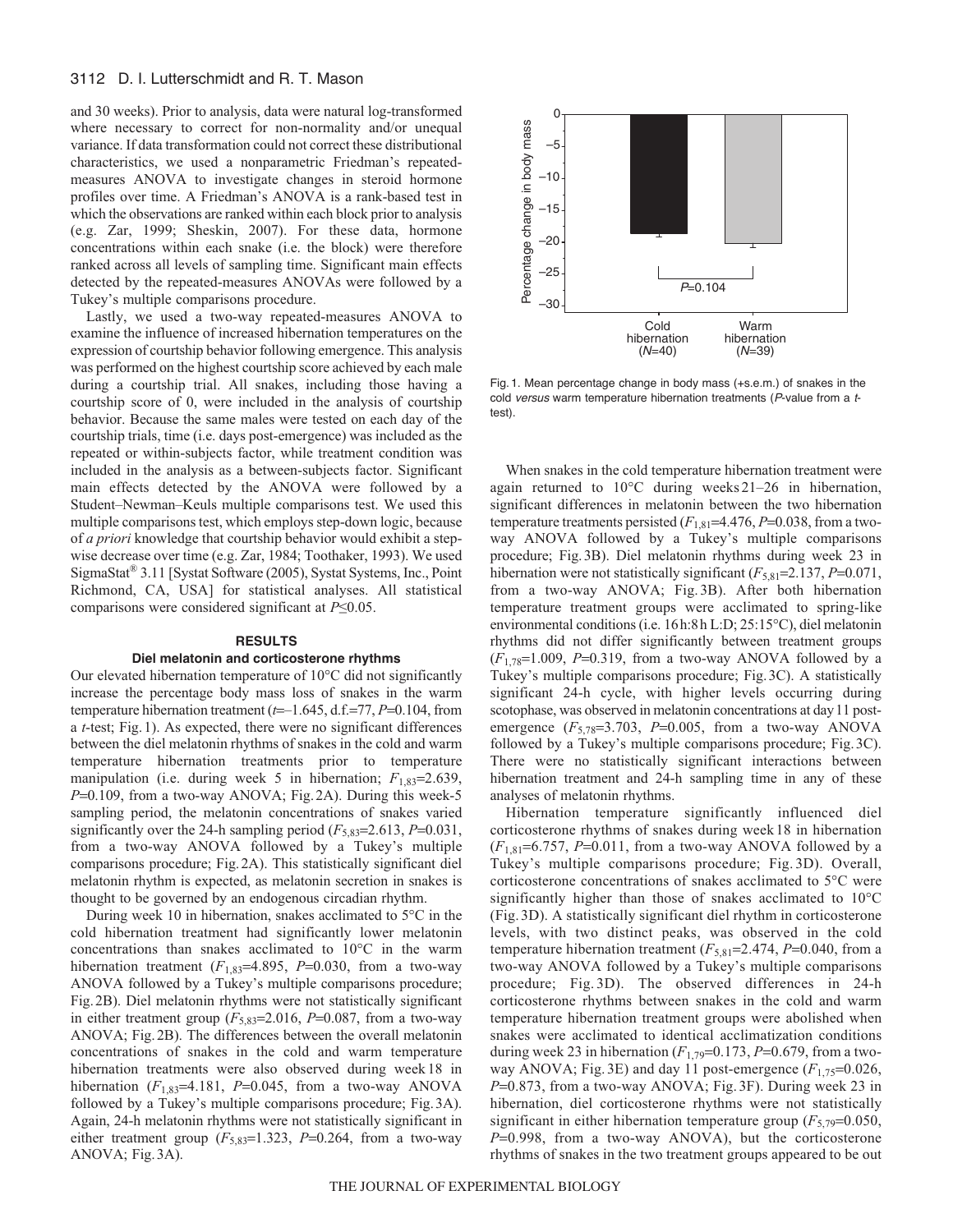# Mechanisms of temperature-induced reproduction 3113



temperatures on diel melatonin rhythms of male red-sided garter snakes (Thamnophis sirtalis parietalis) during (A) week 5 and (B) week 10 in hibernation. Temperature acclimation conditions are listed in parentheses above each panel. Black bars above each abscissa indicate the period of scotophase. Each data point is the mean melatonin concentration ±1 s.e.m. of seven snakes randomly selected from a total of 42 animals in each treatment group. Main effects of temperature treatment and sampling time are listed in the top left corner of each panel (statistical values from two-way ANOVAs). Note that melatonin rhythms of snakes in the two treatment groups do not differ significantly before temperature manipulation (A). Letters above the abscissa indicate statistically significant variation in melatonin concentrations during the 24-h sampling period (results from a

of phase with one another (Fig.3E). During post-emergence, snakes in both the cold and warm temperature hibernation treatments had higher corticosterone concentrations during the scotophase, although these diel corticosterone rhythms were not statistically significant  $(F_{5,75}=2.014, P=0.088,$  from a two-way ANOVA; Fig. 3F). There were no statistically significant interactions between treatment group and sampling time in any of the analyses of corticosterone rhythms.

#### **Sex steroid hormone and corticosterone profiles**

Elevated hibernation temperatures significantly altered androgen concentrations of male red-sided garter snakes during winter



Tukey's multiple comparisons test).

Fig. 3. Influence of elevated hibernation temperatures on diel (A-C) melatonin and (D-F) corticosterone rhythms of male red-sided garter snakes (Thamnophis sirtalis parietalis) during weeks 18 and 23 in hibernation and day 11 post-emergence. Temperature acclimation conditions are listed in parentheses above panels A, B and C. Black bars above each abscissa indicate the period of scotophase. Each data point is the mean hormone concentration ±1 s.e.m. of a randomly selected subset of snakes. Sample sizes at each sampling time are shown below the x-axis for each treatment group; when melatonin and corticosterone sample sizes differ, the sample sizes for melatonin are given first. Main effects of temperature treatment and sampling time are listed in the top left corner of each panel (statistical values from two-way ANOVAs). Letters appearing above the abscissa in C indicate significant differences among sampling times when treatment groups do not differ significantly. Differences among sampling times within the cold temperature hibernation treatment (black symbols) are indicated by lowercase letters near the error bars in D (results from Tukey's multiple comparisons tests).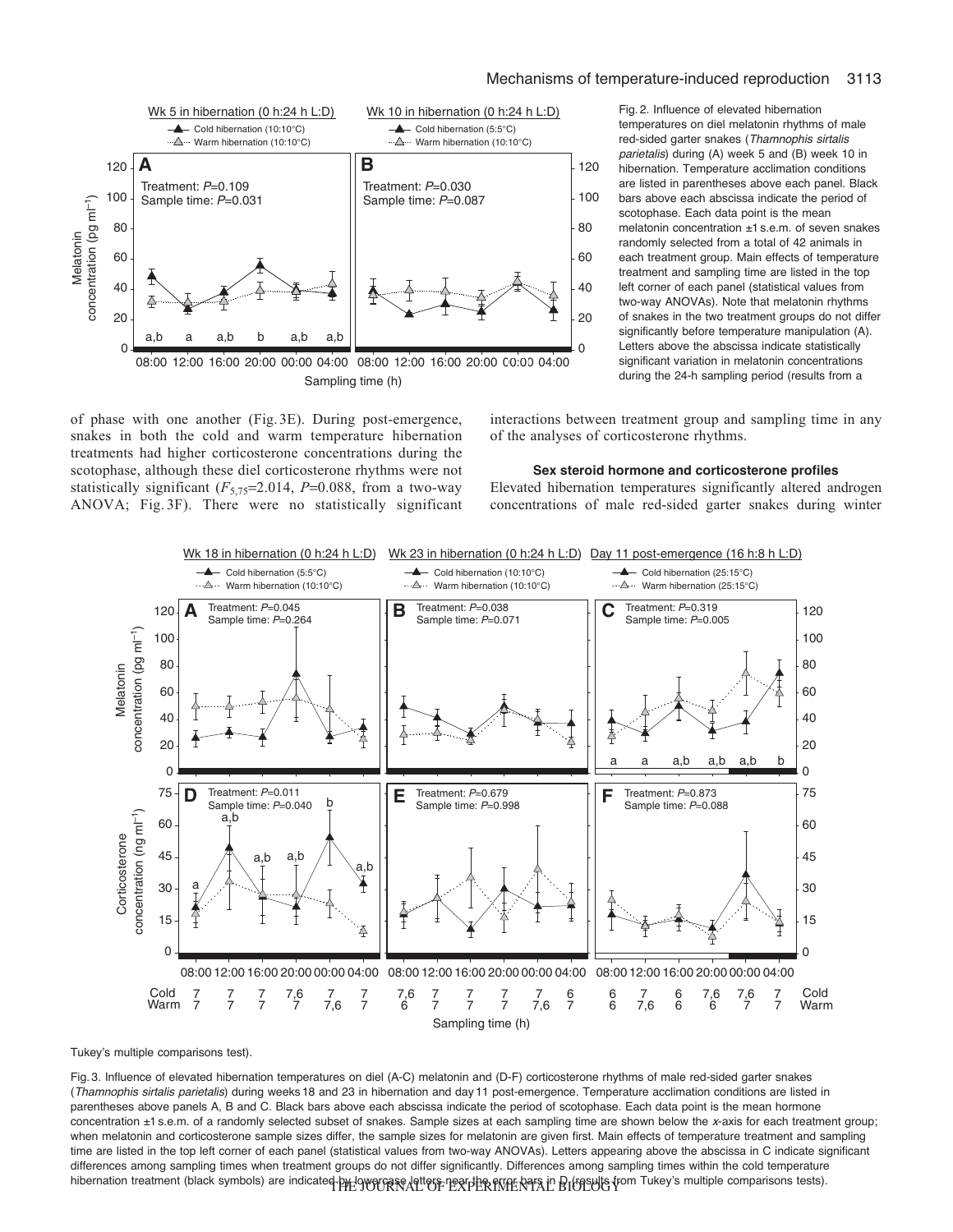dormancy (*F*1,119=18.410, *P*<0.001, from a two-way repeatedmeasures ANOVA; Fig.4A). In addition, androgen concentrations changed significantly over time  $(F_{4,119}=47.817, P<0.001,$  from a two-way repeated-measures ANOVA; Fig.4A). As expected, the effect of hibernation temperatures on androgen concentrations depended on how long the snakes were in winter dormancy [i.e. there was a statistically significant interaction between hibernation temperature treatment and sampling month  $(F_{14,119}=11.475)$ , *P*<0.001, from a two-way repeated-measures ANOVA)] (Fig.4A). Within the cold temperature hibernation treatment, androgen concentrations of male snakes declined significantly following emergence from winter dormancy  $(\chi_r^2 = 20.200, d.f.=4, P < 0.001,$ from a nonparametric Friedman's repeated-measures ANOVA followed by a Tukey's multiple comparisons procedure; Fig.4A).



Fig. 4. Influence of elevated hibernation temperatures on (A) androgen and (B) corticosterone concentrations of male red-sided garter snakes (Thamnophis sirtalis parietalis) during winter dormancy. Fall pre-hibernation steroid concentrations were determined from a randomly selected subset of males (N=20) sampled immediately upon capture in the field. Each subsequent data point is the mean hormone concentration ±1 s.e.m. of snakes in the cold  $(N=12)$  and warm  $(N=12)$  hibernation treatment groups. Main effects of temperature treatment and sampling month are listed in the top right corner of each panel (statistical values from two-way repeatedmeasures ANOVAs). Within the cold temperature hibernation treatment (black symbols), differences among sampling periods are indicated by lowercase letters near the error bars, whereas those within the warm temperature hibernation treatment (gray symbols) are indicated by capital letters (results from Tukey's multiple comparisons tests). Induction of hibernation and spring emergence are indicated by arrows along the abscissae.

By contrast, androgen concentrations of snakes in the warm temperature hibernation treatment decreased significantly and steadily throughout hibernation (*F*=29.011, d.f.=4, *P*<0.001, from a one-way repeated-measures ANOVA followed by a Tukey's multiple comparisons test), reaching basal levels prior to emergence from winter dormancy (Fig.4A).

Overall, hibernation temperature did not significantly influence corticosterone concentrations of male snakes (*F*1,119=1.009, *P*=0.326, from a two-way repeated-measures ANOVA; Fig.4B). However, we observed a statistically significant interaction between temperature treatment and sampling month  $(F_{4,119}=3.863, P=0.006,$ from a two-way repeated-measures ANOVA; Fig. 4B). Corticosterone also varied significantly with time (*F*4,119=21.124, *P*<0.001, from a two-way repeated-measures ANOVA; Fig.4B). Within the cold temperature hibernation treatment, corticosterone concentrations of male snakes declined significantly during winter dormancy (*F*=16.196, d.f.=4, *P*<0.001, from a one-way repeatedmeasures ANOVA followed by a Tukey's multiple comparisons test; Fig.4B). By contrast, corticosterone concentrations of snakes in the warm temperature hibernation treatment changed significantly over time but not in a consistent pattern  $(\chi_r^2 = 28.067, d.f.=4,$ *P*<0.001, from a nonparametric Friedman's repeated-measures ANOVA followed by a Tukey's multiple comparisons procedure; Fig.4B).

In female snakes, elevated hibernation temperatures did not significantly influence estradiol concentrations  $(F_{1,119}=0.019)$ , *P*=0.891, from a two-way repeated-measures ANOVA; Fig.5A). In addition, there were no statistically significant interactions between temperature treatment and sampling month  $(F_{4,119}=0.558, P=0.694,$ from a two-way repeated-measures ANOVA; Fig.5A). Thus, we collapsed the temperature treatment groups and reanalyzed these data using a one-way repeated-measures ANOVA to determine how estradiol concentrations changed over time. These results indicate that estradiol concentrations increased significantly during winter dormancy and again just before or during spring emergence (χ*r* 2 =44.064, d.f.=4, *P*<0.001, from a nonparametric Friedman's repeated-measures ANOVA followed by a Tukey's multiple comparisons procedure; Fig.5A).

Similar to the corticosterone results in male garter snakes, elevated hibernation temperatures did not significantly influence corticosterone concentrations of female snakes  $(F_{1,119}=0.028,$ *P*=0.868, from a two-way repeated-measures ANOVA; Fig.5B). However, we observed a statistically significant interaction between temperature treatment and sampling month (*F*4,119=3.004, *P*=0.023, from a two-way repeated-measures ANOVA; Fig. 5B). Corticosterone also varied significantly with sampling month (*F*4,119=28.673, *P*<0.001, from a two-way repeated-measures ANOVA; Fig. 5B). Within the cold temperature hibernation treatment, corticosterone concentrations of female snakes decreased significantly before emergence from winter dormancy (*F*=10.801, d.f.=4, *P*<0.001, from a one-way repeated-measures ANOVA followed by a Tukey's multiple comparisons test; Fig.5B). Within the warm temperature hibernation treatment, corticosterone concentrations also decreased significantly over time  $(\chi_r^2 = 31.467)$ , d.f.=4, *P*<0.001, from a nonparametric Friedman's repeatedmeasures ANOVA followed by a Tukey's multiple comparisons procedure), reaching the lowest values just before emergence from winter dormancy (Fig. 5B).

#### **Reproductive behavior**

Elevated hibernation temperatures did not significantly influence the highest courtship scores achieved by male red-sided garter snakes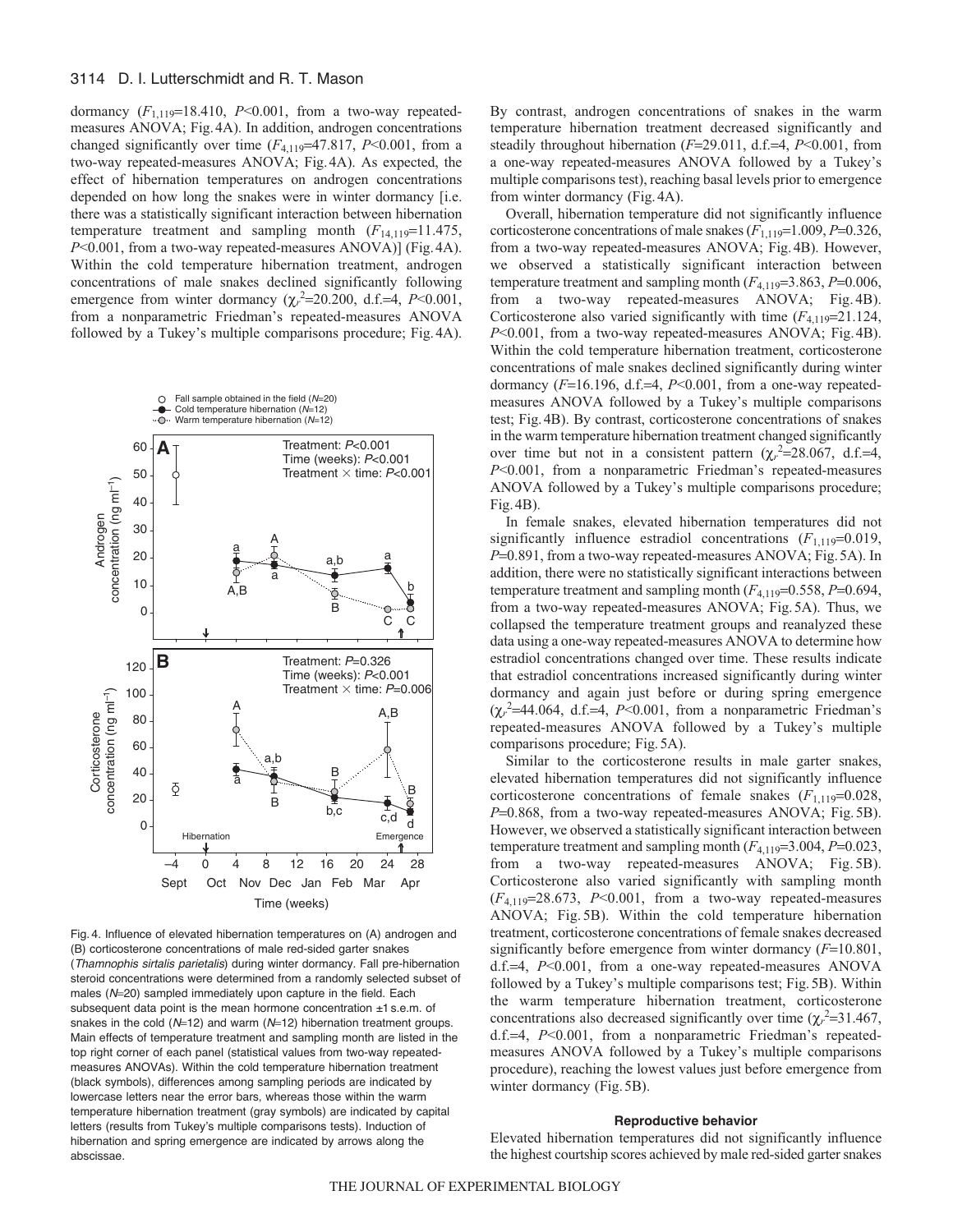

Fig. 5. Influence of elevated hibernation temperatures on (A) estradiol and (B) corticosterone concentrations of female red-sided garter snakes (Thamnophis sirtalis parietalis) during winter dormancy. Fall pre-hibernation steroid concentrations were determined from a randomly selected subset of females (N=20) sampled immediately upon capture in the field. Each subsequent data point is the mean  $\pm 1$  s.e.m. of snakes in the cold ( $N=12$ ) and warm (N=12) hibernation treatment groups. Main effects of temperature treatment and sampling month are listed in the top right corner of each panel (statistical values from two-way repeated-measures ANOVAs). Letters above the abscissa indicate differences among sampling periods when temperature treatments do not differ significantly. Lowercase letters near the error bars indicate differences among sampling times within the cold temperature hibernation treatment (black symbols); differences among sampling periods within the warm temperature hibernation treatment (gray symbols) are indicated by uppercase letters (results from Tukey's multiple comparisons tests). Induction of hibernation and spring emergence are indicated by arrows along the abscissae.

(*F*1,631=1.178, *P*=0.281, from a two-way repeated-measures ANOVA; Fig.6). The expression of courtship behavior changed significantly over time during the course of emergence  $(F_{7.631} = 20.790, P \le 0.001,$  from a two-way repeated-measures ANOVA followed by a Student–Newman–Keuls multiple comparisons procedure; Fig. 6). Although the main effects of hibernation temperature were not statistically significant, the effect of hibernation temperature depended on the day courtship behavior was measured post-emergence  $(F_{7,631}=2.156, P=0.037,$  from a twoway repeated-measures ANOVA). This significant interaction between hibernation temperature treatment and time is evident in Fig.6.



Fig. 6. Influence of elevated hibernation temperatures on the expression of courtship behavior following winter dormancy in male red-sided garter snakes (Thamnophis sirtalis parietalis). Each data point is the mean highest courtship score ±1 s.e.m. Main effects of temperature treatment and days post-emergence are listed in the top right corner (from a two-way repeated-measures ANOVA). Differences between the highest courtship scores of snakes in the cold and warm temperature hibernation treatments within days post-emergence are indicated by asterisks (results from a Student–Newman–Keuls multiple comparisons test).

#### **DISCUSSION**

We investigated the endocrine mechanisms by which temperature induces seasonal reproductive behavior in red-sided garter snakes (*T. sirtalis parietalis*). Our results demonstrate that environmental temperature, in the absence of changing photoperiodic cues, is sufficient in modulating diel melatonin and corticosterone rhythms as well as androgen concentrations of red-sided garter snakes during winter dormancy. Importantly, the percentage body mass loss of snakes did not differ significantly between our hibernation temperature treatments, suggesting that the observed changes in hormone profiles were indeed temperature-induced and not simply an indirect result of significant changes in the energy balance of snakes in the warm temperature hibernation group. These experiments also support previous findings that male snakes show a dissociated reproductive strategy, in which mating behavior does not coincide with peak steroidogenesis. However, the observation that estradiol concentrations increase significantly before spring emergence suggests that there is intersexual variation in seasonal sex steroid hormone profiles. Following emergence from winter dormancy, we observed robust courtship behavior in both the cold and warm temperature hibernation groups, but male snakes maintained at 10°C during winter dormancy were delayed in the onset of courtship behavior. Collectively, these results suggest that exposure to cold temperature may induce reproductive behavior in red-sided garter snakes through changes in melatonin and/or corticosterone rhythms.

## **Diel melatonin and corticosterone rhythms**

Elevated hibernation temperatures (i.e. 10°C) significantly increased overall melatonin concentrations (Fig.2B, Fig.3A) and decreased corticosterone concentrations in male snakes (Fig.3D). Our results are similar to those of Tilden and Hutchison (Tilden and Hutchison, 1993), who showed that low environmental temperatures decrease the amplitude of the melatonin cycle in diamondback water snakes (*Nerodia rhombifer*). These results demonstrate that temperature during winter dormancy, in the absence of changing photoperiodic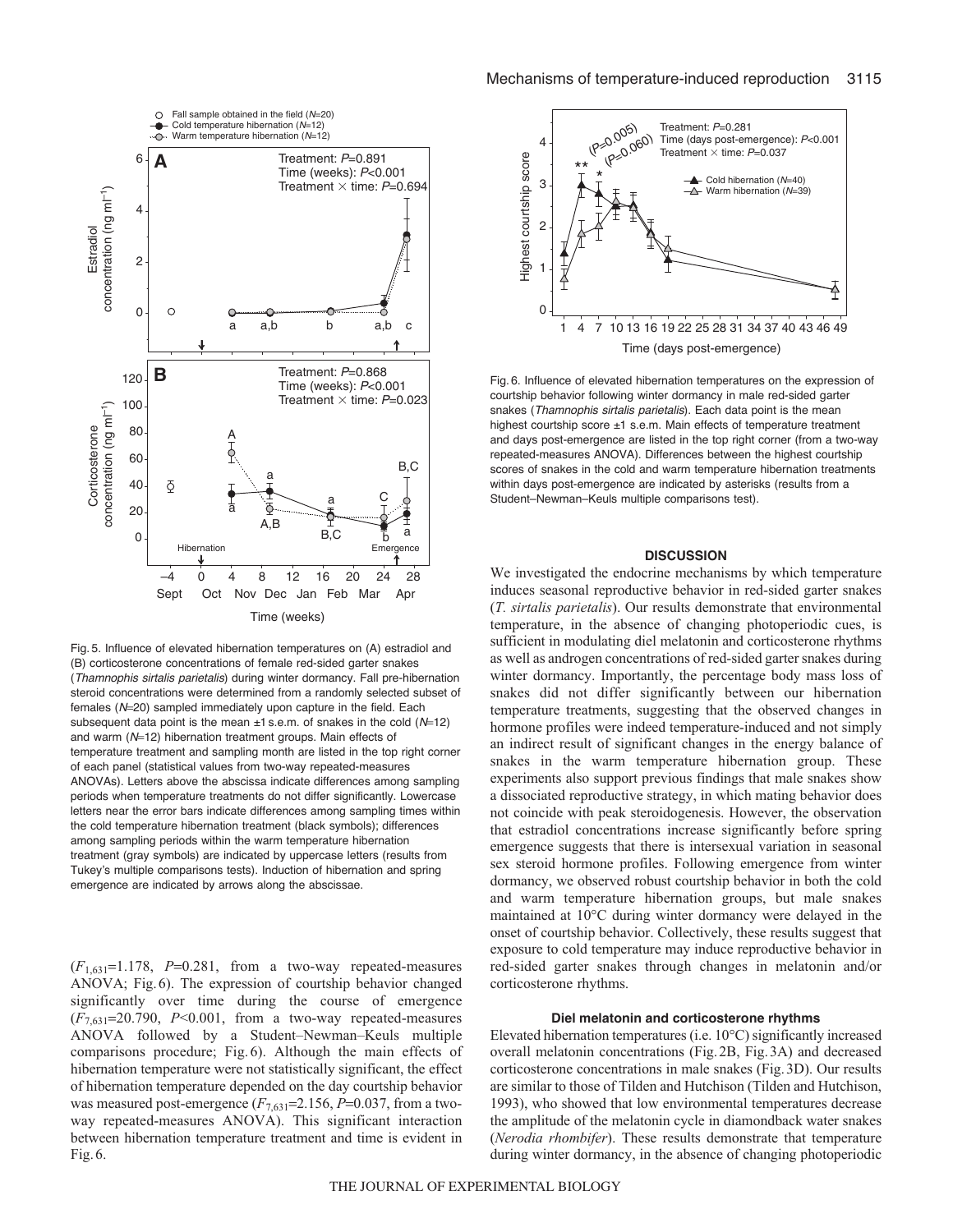cues, is sufficient to modulate diel melatonin and corticosterone rhythms.

Intriguingly, the amplitude of the melatonin cycle appeared to increase during prolonged exposure to low temperature conditions. Peak melatonin concentrations of snakes were higher after exposure to 5°C for 12 weeks (Fig.3A) as compared to those of snakes following exposure to 5°C for 4 weeks (Fig.2B). This trend was also observed in diel melatonin cycles during a preliminary hibernation study, in which a melatonin cycle was observed only in red-sided garter snakes acclimated to low temperature conditions (5°C *versus* 15°C; D.I.L., unpublished data). Previous studies in red-sided garter snakes have shown that the period of low temperature exposure must be at least 4 weeks in duration to elicit courtship behavior after return to high temperature conditions (Bona-Gallo and Licht, 1983). The duration of exposure to cold temperature may be transduced by changes in the amplitude of the melatonin rhythm. This hypothesis is supported by the observation that the cold temperature-induced differences in melatonin rhythms persisted even after snakes in the cold temperature hibernation treatment were returned to 10°C (Fig.3B). However, it must be noted that diel melatonin cycles were not statistically significant during either of the cold-temperature sampling periods (week 10 and week 18). The lack of a statistically significant melatonin rhythm, especially during week 18 in hibernation (Fig.3A), is probably a result of the large variation observed in hormone concentrations. This variation may, in turn, reflect asynchronous freerunning hormone rhythms among individuals within each treatment group. Future studies using larger sample sizes within the 24-h sampling period, or perhaps using repeated sampling techniques within individuals, are necessary to determine whether the duration of coldtemperature exposure is indeed coded by changes in the amplitude of the melatonin rhythm.

Alternatively, low temperature exposure during winter dormancy may be transduced by changes in corticosterone rhythms. Because of the role of corticosterone in energy balance, we hypothesized that increased hibernation temperatures would increase corticosterone concentrations of snakes. Surprisingly, a significant diel corticosterone rhythm, with overall higher concentrations, was observed only when snakes were acclimated to 5°C during winter dormancy (Fig.3D). Whether the two distinct peaks in corticosterone concentrations observed during this sampling period are functionally significant in transducing temperature cues requires further investigation.

In contrast to the observed temperature-induced changes in melatonin rhythms, the effects of low temperature exposure on corticosterone rhythms were transient: neither the temperatureinduced differences in corticosterone rhythms nor a significant diel cycle persisted when the acclimation temperature of the cold hibernation treatment group was increased to 10°C (Fig. 3E). During this time, when snakes in both temperature hibernation treatments were acclimated to 10°C, corticosterone rhythms of snakes in these treatment groups were out of phase with one another (Fig.3E). It is possible that the differences between these corticosterone rhythms contributed to the delayed onset of courtship behavior observed in the warm temperature hibernation group following winter dormancy. Additional experiments focusing on manipulating corticosterone concentrations would help to discern the role corticosterone rhythms play in the induction of seasonal reproduction.

During spring emergence, we did not observe any differences in the melatonin and corticosterone rhythms of snakes between the cold and warm temperature hibernation treatments (Fig.3C,F). This is not surprising, however, as diel hormone cycles of snakes were measured on day11 post-emergence. As evident in Fig.6, the courtship behavior of males in the cold and warm temperature hibernation groups was indistinguishable after day 10 postemergence. As discussed below, these results suggest that an entrainable mechanism is involved in the transduction of temperature cues, as acclimatization to spring-like environmental conditions increased the courtship behavior of snakes in the warm temperature hibernation treatment within 10 days post-emergence.

#### **Sex steroid hormone and corticosterone profiles**

Male red-sided garter snakes (*T. sirtalis parietalis*) are one of the most studied reptilian models of dissociated reproduction (reviewed by Woolley et al., 2004). Reproductive behavior of red-sided garter snakes does not coincide with peak gonadal activity (Crews 1984; Crews et al., 1984). Rather, mating occurs while plasma sex steroid concentrations are declining, gonads are regressed, and glucocorticoid levels are high (Aleksiuk and Gregory, 1974; Crews 1984; Crews et al., 1984; Krohmer et al., 1987; Whittier et al., 1987b). In addition, castration prior to hibernation or following spring emergence does not eliminate courtship behavior (Garstka et al., 1982; Crews et al., 1984), and treatment of male snakes with androgens does not induce reproductive behavior (Garstka et al., 1982; Crews et al., 1984).

Our results are consistent with previous findings that male redsided garter snakes exhibit a dissociated reproductive strategy in which mating behavior does not coincide with maximal androgen synthesis (Fig.4A). We demonstrate that androgen concentrations are elevated when male snakes return to the hibernaculum in preparation for winter dormancy. Androgen concentrations gradually decline during winter dormancy, reaching basal levels during the period of spring emergence. These experiments indicate that androgen concentrations decline during winter dormancy as a result of metabolic clearance, as androgens reached basal levels significantly earlier when snakes were maintained at higher (10°C) hibernation temperatures (Fig.4A).

In contrast to the numerous studies in male red-sided garter snakes, we provide evidence of intersexual variation in seasonal sex steroid hormone profiles. Estradiol concentrations of female snakes were very low throughout the fall pre-hibernation period and winter dormancy. During the latter portion of winter dormancy, estradiol concentrations increased slightly, and following emergence we observed a highly significant increase in sex steroid hormone levels (Fig.5A). This increase in estradiol concentrations was independent of hibernation temperature. Although these data suggest that increased estradiol concentrations occur during winter dormancy in the absence of changing environmental cues, further research is necessary to determine sex steroid hormone concentrations immediately preceding and following spring emergence. Additional studies are also necessary to determine if this observed pre-mating estradiol surge induces female receptivity during the mating season (e.g. Mendonça and Crews, 1996; Whittier et al., 1987b). Such studies would help clarify whether red-sided garter snakes indeed exhibit intersexual variation in the control of seasonal reproductive physiology and behavior.

In both male and female red-sided garter snakes, corticosterone concentrations significantly declined during winter dormancy when snakes were exposed to low temperature conditions (Fig. 4B, Fig. 5B). Within the cold temperature hibernation treatment, corticosterone levels significantly decreased following spring emergence in male red-sided garter snakes but significantly increased during emergence in female red-sided garter snakes. This increase in corticosterone in female snakes coincided with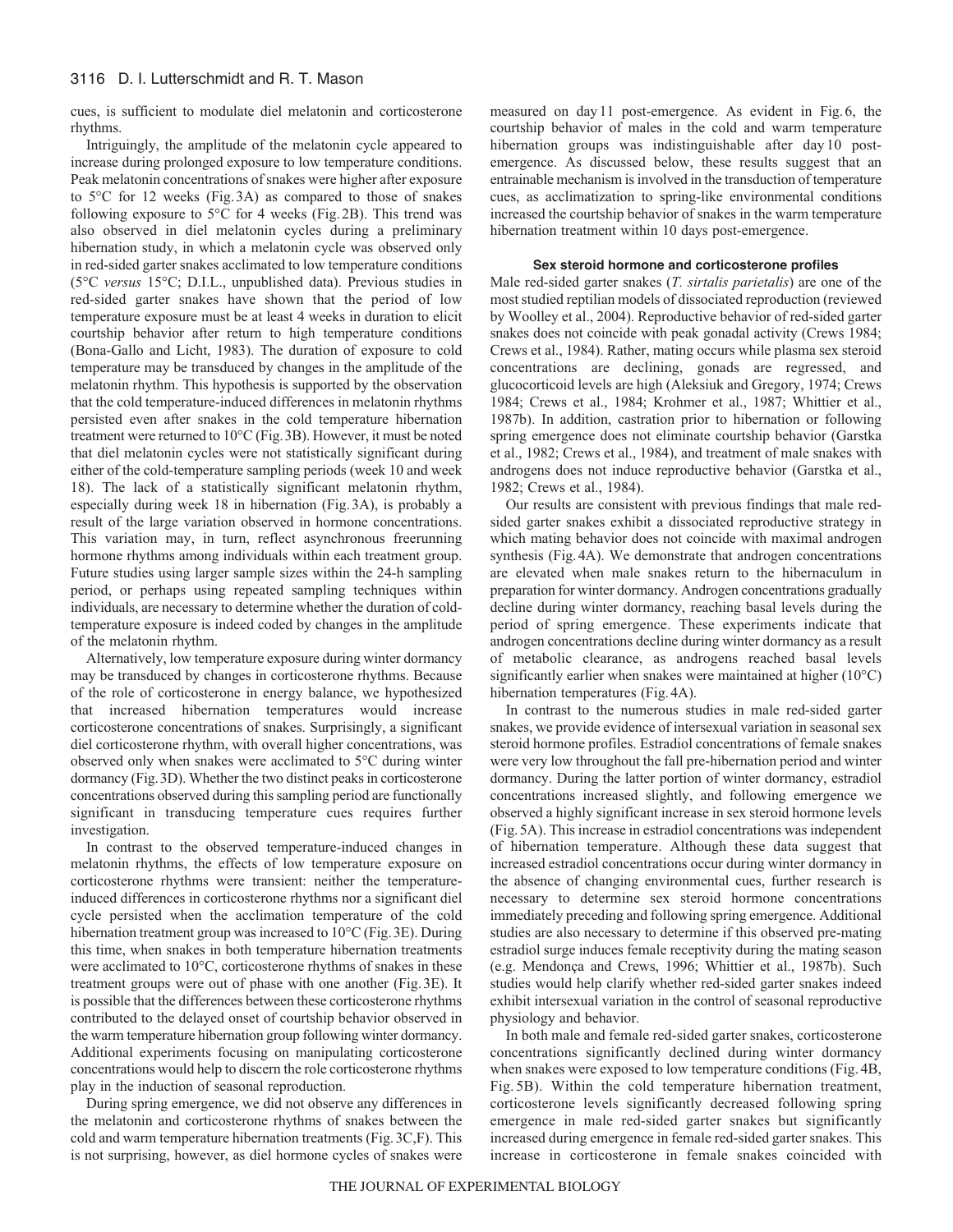increased estradiol synthesis (Fig. 5A). Although we did not observe a significant overall effect of hibernation temperature on corticosterone, the effect of hibernation temperature interacted significantly with sampling month, making it difficult to interpret how corticosterone profiles are influenced by elevated hibernation temperatures. Furthermore, the ambiguous pattern of corticosterone in the warm temperature hibernation groups, particularly for male snakes, may reflect changing diel hormone rhythms, as discussed previously.

Importantly, these experiments provide a potential mechanism to explain observed variation in steroid hormone concentrations of snakes among years, sampling times and snake populations (e.g. Woolley et al., 2004). For example, initial studies of male red-sided garter snakes demonstrated that androgen concentrations were basal during winter dormancy and spring emergence (Camazine et al., 1980; Crews, 1984). Subsequent studies showed that androgen concentrations were elevated upon spring emergence and rapidly declined over the mating season (Krohmer and Crews, 1987; Krohmer et al., 1987; Moore et al., 2000). Similar annual variation has also been reported in corticosterone concentrations (e.g. Moore et al., 2000; Moore et al., 2001; Lutterschmidt and Mason, 2005). If androgen concentrations of snakes indeed decline during winter dormancy and spring emergence *via* metabolic clearance, then androgen concentrations will vary with how much time elapses between the summer/fall peak in androgen synthesis and entry into hibernation. For example, during fall 2003, we recorded basking activity in snakes late into October (Lutterschmidt et al., 2006). In such years, when environmental conditions permit delayed entry into winter dormancy, androgen and corticosterone concentrations would be expected to be lower throughout winter dormancy and spring emergence.

#### **Reproductive behavior**

Following acclimatization to spring-like environmental conditions, we observed robust courtship behavior in both temperature treatment groups, with most male snakes exhibiting reproductive behavior for approximately 2 weeks following winter dormancy (Fig. 6). Although elevated hibernation temperatures did not influence the overall expression of reproductive behavior, males maintained at 10°C during winter dormancy showed a significant delay in the onset of courtship behavior. For male red-sided garter snakes in this extreme-latitude population, such a delay in courtship behavior (i.e. 10days to reach maximal courtship behavior during an individual mating season lasting approximately 14 days) could have disproportionately large consequences on reproductive fitness.

The effects of elevated hibernation temperatures on courtship behavior did not persist throughout the entire mating period, suggesting that the hibernation temperatures tested in this experiment do not influence reproductive behavior by an all-or-none mechanism. Rather, plastic mechanisms are implicated in the transduction of temperature cues, as acclimatization to spring-like environmental conditions increased courtship behavior of snakes in the warm temperature hibernation treatment within 10days of emergence (Fig.6).

It is unlikely that this observed delay in the activation of courtship behavior is related to differences in androgen concentrations between the hibernation temperature treatment groups, particularly because androgen concentrations of snakes in the warm temperature hibernation group did not change significantly during the period of spring emergence. By contrast, differences in melatonin and corticosterone rhythms between these treatment groups may have contributed to the delayed courtship behavior, as both melatonin

## Mechanisms of temperature-induced reproduction 3117

(Lutterschmidt et al., 2004) and corticosterone (Moore and Mason, 2001; Lutterschmidt et al., 2004) inhibit courtship behavior of male red-sided garter snakes. This hypothesis is supported by the fact that the differences in diel hormone cycles observed between the cold and warm temperature treatments (Fig.2B, Fig.3A,B,D) were eliminated following acclimatization to spring-like environmental conditions (Fig.3C,F). However, further studies are necessary to determine how a larger range of hibernation temperatures (e.g. 3–15°C) influence both diel hormone rhythms and courtship behavior during the mating season. Future research, manipulating both melatonin and corticosterone levels within physiological limits during winter dormancy, is also needed to evaluate the roles of these hormones in the chronobiology of seasonal reproduction. Such studies would help elucidate the hormonal mechanisms mediating temperature-induced reproductive physiology and behavior in ectothermic vertebrates.

We thank the Manitoba Department of Conservation and Dave Roberts for technical assistance in Manitoba, Canada. We are especially grateful to the following people who assisted with animal husbandry, blood sample collection, and behavioral trials during these prolonged experiments: Arianne Cease, Suzanne Estes, Christopher Friesen, Giselle Gutknecht, Daniel Hainley, Keelia Johnston, Kira Lebsack, Dan Lee, David Paoletti, Jesse Swift, Erin Thompson and William Wolfinbarger. This work was supported in part by a P.E.O. Scholar Award, an American Society of Ichthyologists and Herpetologists Gaige Award, and a Sigma Xi Grants-in-Aid of Research to D.I.L.

#### **REFERENCES**

- **Aleksiuk, M. and Gregory, P. T.** (1974). Regulation of seasonal mating behavior in Thamnophis sirtalis parietalis. Copeia 681-689.
- **Axelrod, J.** (1974). The pineal gland: a neurochemical transducer. Science **184**, 1341- 1348.
- **Barriga, C., Marchena, J. M., Lea, R. W., Harvey, S. and Rodríguez, A. B.** (2002). Effect of stress and dexamethasone treatment on circadian rhythms of melatonin
- and corticosterone in ring dove (Streptopelia risoria). Mol. Cell Biochem. **232**, 27-31. **Benshoff, H. M., Brainard, G. C., Rollag, M. D. and Lynch, G. R.** (1987). Suppression of pineal melatonin in Peromyscus leucopus by different monochromatic wavelengths of visible and near-ultraviolet light (UV-A). Brain Res.
- **420**, 397-402. **Bittman, E. L., Demsey, R. J. and Karsch, F. J.** (1983). Pineal melatonin secretion drives the reproductive response to daylength in the ewe. Endocrinology **113**, 2276-
- 2283. **Bona-Gallo, A. and Licht, P.** (1983). Effect of temperature on sexual receptivity and ovarian recrudescence in the garter snake, Thamnophis sirtalis parietalis. Herpetologica **39**, 173-182.
- **Brotto, L. A., Gorzalka, B. B. and LaMarre, A. K.** (2001). Melatonin protects against the effects of chronic stress on sexual behavior in male rats. NeuroReport **12**, 3465- 3469.
- **Camazine, B., Garstka, W., Tokarz, R. and Crews, D.** (1980). Effects of castration and androgen replacement on male courtship behavior in the red-sided garter snake (Thamnophis sirtalis parietalis). Horm. Behav. **14**, 358-372.
- **Carter, D. S. and Goldman, B. D.** (1983). Antigonadal effects of timed melatonin infusion in pinealectomized male Djungarian hamsters (Phodopus sungorus sungorus): Duration is the critical parameter. Endocrinology **113**, 1261-1267.
- **Cease, A. J., Lutterschmidt, D. I. and Mason, R. T.** (2007). Corticosterone and the transition from courtship behavior to dispersal in male red-sided garter snakes (Thamnophis sirtalis parietalis). Gen. Comp. Endocrinol. **150**, 124-131.
- **Crawford, K. M.** (1991). The winter environment of painted turtles, Chrysemys picta: temperature, dissolved oxygen, and potential cues for emergence. Can. J. Zool. **69**, 2493-2498.
- **Crews, D.** (1984). Gamete production, sex hormone secretion, and mating behavior uncoupled. Horm. Behav. **18**, 22-28.
- **Crews, D.** (1991). Trans-seasonal action of androgen in the control of spring courtship in male red-sided garter snakes. Proc. Natl. Acad. Sci. USA **88**, 3545-3548.
- **Crews, D. and Garstka, W. R.** (1982). The ecological physiology of reproduction in the garter snake. Sci. Am. **247**, 158-168.
- **Crews, D., Camazine, B., Diamond, M., Mason, R., Tokarz, R. R. and Garstka, W. R.** (1984). Hormonal independence of courtship behavior in the male garter snake. Horm. Behav. **18**, 29-41.
- **Crews, D., Hingorani, V. and Nelson, R. J.** (1988). Role of the pineal gland in the control of annual reproductive behavioral and physiological cycles in the red-sided garter snake (Thamnophis sirtalis parietalis). J. Biol. Rhythms **3**, 293-302.
- **Etheridge, K., Wit, L. C. and Sellers, J. C.** (1983). Hibernation in the lizard Cnemidophorus sexlineatus (Lacertilia: Teiidae). Copeia 206-214.
- Field, A. (2005). Discovering Statistics Using SPSS. London: Sage Publications. **García-Allegue, R., Madrid, J. A. and Sánchez-Vázquez, F. J.** (2001). Melatonin rhythms in European sea bass plasma and eye: influence of seasonal photoperiod and water temperature. J. Pineal Res. **31**, 68-75.
- **Garstka, W. R., Camazine, B. and Crews, D.** (1982). Interactions of behavior and physiology during the annual reproductive cycle of the red-sided garter snake, Thamnophis sirtalis parietalis. Herpetologica **38**, 104-123.